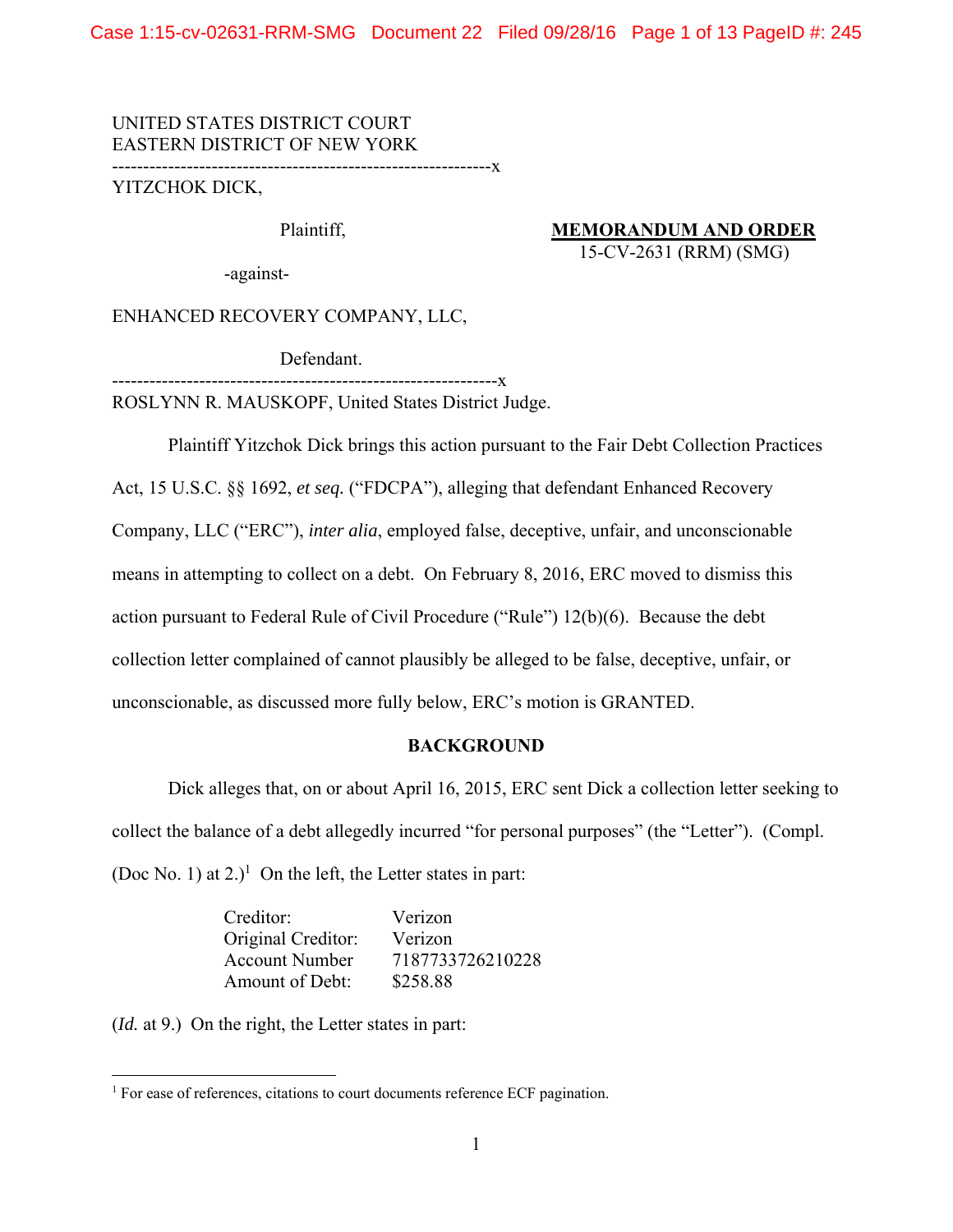Original Balance: \$258.88 Interest Accrued: \$0.00 Non-Interest Charges & Fees: \$0.00 Payments: -\$0.00

(*Id.*) Below this language, the Letter states in part:

We are willing to settle your outstanding balance by offering the following options:

Option 1: Pay the settlement of \$155.33, please remit by May 21, 2015. Option 2: Pay the settlement of \$168.27, payable in 2 monthly payments of \$84.14. Option 3: Pay the settlement of \$181.22, payable in 3 monthly payments of \$60.41.

(*Id.*)

Dick asserts that ERC "did not have any legal basis for adding 'Non-interest Charges & Fees: \$0.00' onto [Dick's] alleged debt" and that such language could lead an unsophisticated consumer to believe that he or she might be liable for such fees in the future. (*Id.*) Dick further alleges that the Letter "falsely impl[ies] that the creditor is entitled to receive a collection fee." (*Id.*) Finally, Dick asserts that the Letter was a standardized form letter that ERC mails to debtors using substantially similar or materially identical language. (*Id.* at 3–4.)

Dick argues that the language in the Letter violates 15 U.S.C.  $\S$  1692e, 1692e(2), 1692e(5), 1692e(10), 1692f, and 1692f(1) "for the use of false and deceptive means; for falsely representing the character, amount, or legal status of a debt; for the false representation of compensation which may be lawfully received by a debt collector for the collection of a debt; for threatening to take any action that cannot legally be taken or that is not intended to be taken; for the use of unfair and unconscionable means to collect on a debt; and for attempting to collect an amount unless such an amount is expressly authorized by the agreement creating the debt or permitted by law." (*Id.* at 4.) Dick seeks injunctive relief, statutory and actual damages, and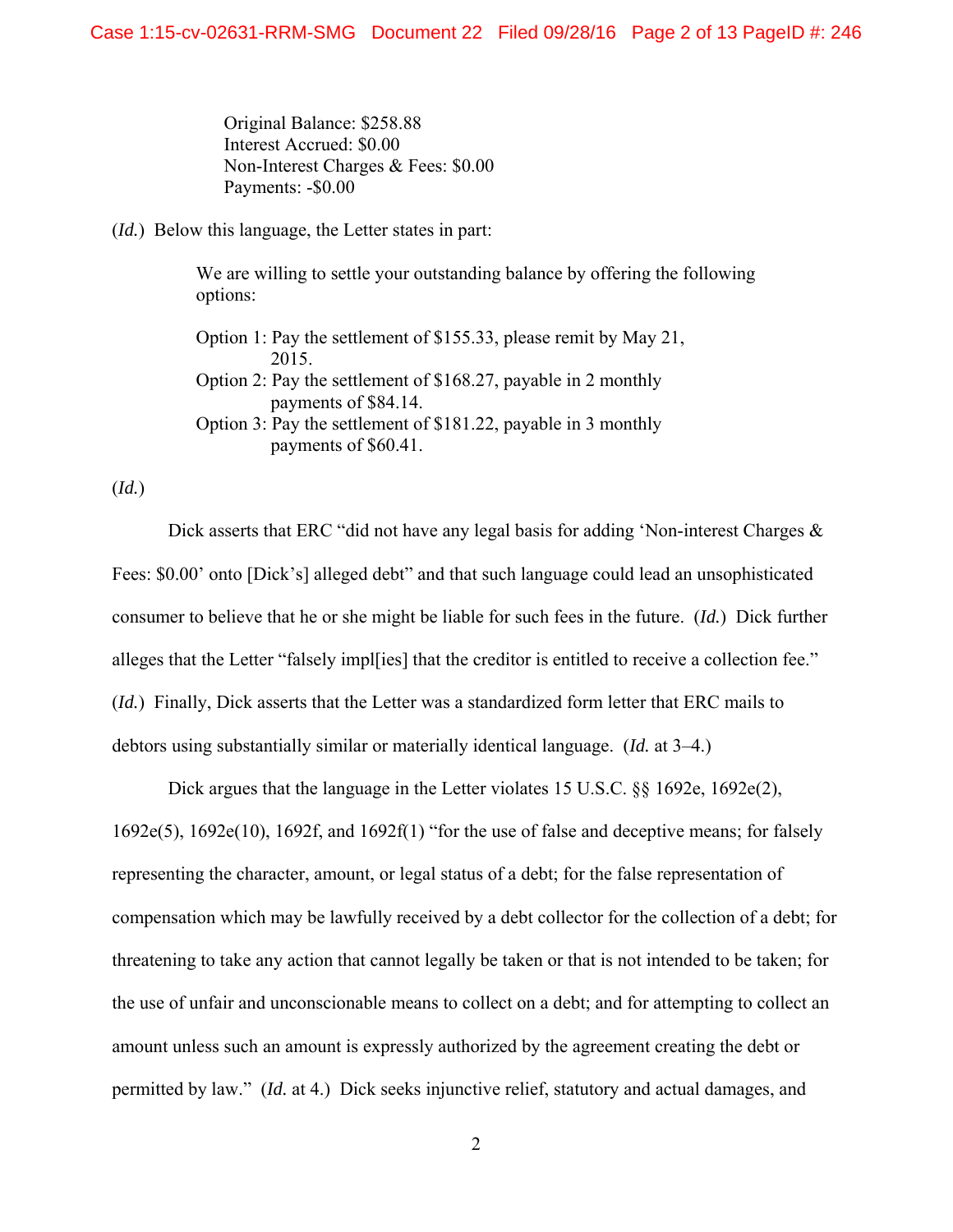costs and fees. (*Id*. at 6–7.) ERC now moves to dismiss the action for failure to state a claim.

# **STANDARD OF REVIEW**

At this stage, the Court assumes the truth of the facts alleged in the complaint, and draws all reasonable inferences in Dick's favor. *See Harris v. Mills*, 572 F.3d 66, 71 (2d Cir. 2009). The Court is not, however, "bound to accept as true a[ny] legal conclusion couched as a factual allegation." *Sharkey v. Quarantillo*, 541 F.3d 75, 83 (2d Cir. 2008) (quoting *Papasan v. Allain*, 478 U.S. 265, 286 (1986)). Pursuant to Rule 10(c), the Court may properly consider exhibits attached to a complaint for purposes of a motion under Rule 12(b)(6). *Goldman v. Belden*, 754 F.2d 1059, 1065–66 (2d Cir. 1985). Accordingly, the Court considers in its analysis the language of the Letter attached to the complaint. (*See* Compl. at 8.)

In order to withstand the City's motion to dismiss, Dick's complaint "must contain sufficient factual matter, accepted as true, to 'state a claim to relief that is plausible on its face." *Ashcroft v. Iqbal*, 556 U.S. 662, 678 (2009) (quoting *Bell Atl. Corp. v. Twombly*, 550 U.S. 544, 570 (2007)); *see also Hayden v. Paterson*, 594 F.3d 150, 160 (2d Cir. 2010). Although the complaint need not contain "detailed factual allegations," simple "[t]hreadbare recitals of the elements of a cause of action, supported by mere conclusory statements, do not suffice." *Iqbal*, 556 U.S. at 678 (citing *Twombly*, 550 U.S. at 555); *see also Harris*, 572 F.3d at 72. Rather, the complaint must include "enough facts to state a claim to relief that is plausible on its face," *Twombly*, 550 U.S. at 570, which means "factual content that allows the court to draw the reasonable inference that the defendant is liable for the misconduct alleged." *Iqbal*, 556 U.S. at 678 (citing *Twombly*, 550 U.S. at 556).

## **DISCUSSION**

The FDCPA, which was enacted to, *inter alia*, "eliminate abusive debt collection

3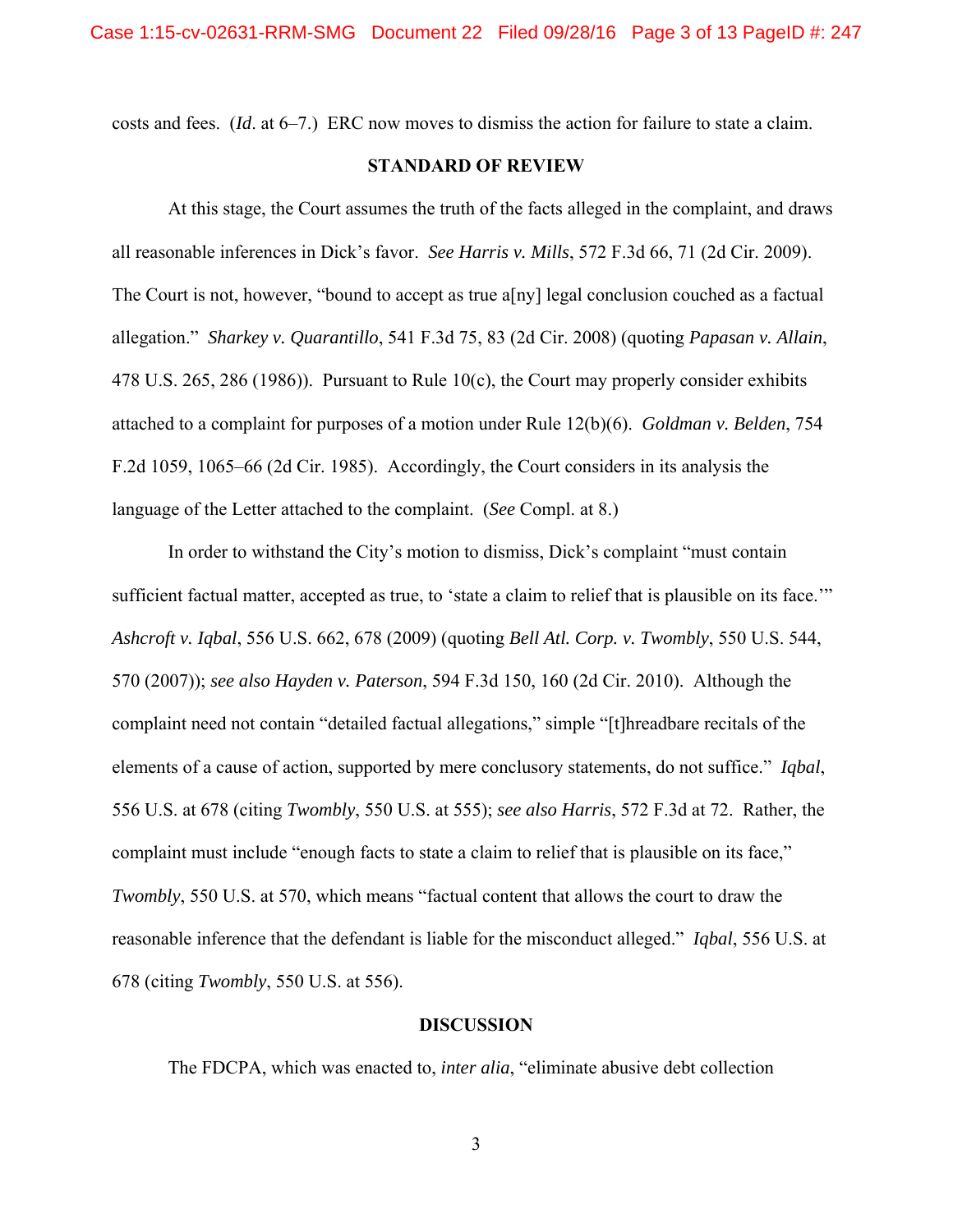practices by debt collectors . . . and to promote consistent State action to protect consumers against debt collection abuses," 15 U.S.C. § 1692(e), sets out guidelines for debt collection. The FDCPA's "overarching purpose" is to deter deceptive conduct. *Jacobson v. Healthcare Fin. Servs., Inc.*, 516 F.3d 85, 90 (2d Cir. 2008). Section 1692g identifies the minimum amount of information that a debt collector must provide to a consumer in writing, within five days of an initial communication, including the name of the creditor and the amount of the debt. 15 U.S.C.  $§ 1692g(a).^{2}$ 

 The Second Circuit applies the "least sophisticated consumer" standard when analyzing claims under the FDCPA. That standard provides for "an objective analysis" intended to "protect the naïve from abusive practices, while simultaneously shielding debt collectors from liability for bizarre or idiosyncratic interpretations of debt collection letters." *Greco v. Trauner, Cohen & Thomas, LLP*, 412 F.3d 360, 363 (2d Cir. 2005) (internal citations and quotation marks omitted); *accord Clomon v. Jackson*, 988 F.2d 1314, 1320 (2d Cir. 1993).Additionally, the Second Circuit has recognized a materiality requirement under section 1692e, under which a court, upon finding that a false representation has been made, then proceeds to analyze whether the misrepresentation was material. *See Gabriele v. Am. Home Mortg. Serv., Inc.*, 503 F. App'x 89, 94 (2d Cir. 2012) (summary order); *Castro v. Green Tree Serv., LLC*, 959 F. Supp. 2d 698,

 $\overline{a}$ 

<sup>&</sup>lt;sup>2</sup> New York State requires additional disclosures beyond those required by the FDCPA to be made in writing, within five days of an initial communication, including "[a]n itemized accounting of the debt," which includes "the total amount of non-interest charges or fees accrued since charge-off." 23 N.Y.C.R.R. § 1.2 (2015) (hereafter, "Section 1.2"). Consistent with Section 1.2, ERC included in its Letter to Dick an itemized accounting of the debt, including "Non-interest Charges & Fees: \$0.00." Dick alleges that this language violated 15 U.S.C. §§ 1692e, 1692e(2), 1692e(5), 1692e(10), 1692f, and 1692f(1). Because compliance with Section 1.2 does not excuse lack of compliance with the FDCPA, the Court focuses its analysis solely on whether the Letter complied with the federal statute. *See Romea v. Heiberger & Assocs.*, 163 F.3d 111, 118 n.10 (2d Cir. 1998) (indicating that if a state statute conflicts with the FDCPA, a debt collector is not excused from compliance with the federal statute); *Stewart v. Allied Interstate, Inc.*, No. 10-CV-2141 (FB), 2011 WL 2199716, at \*1 (E.D.N.Y. June 6, 2011) (noting that compliance with other statutes – there the Fair Credit Reporting Act – does not shield a debt collector from liability under the FDCPA).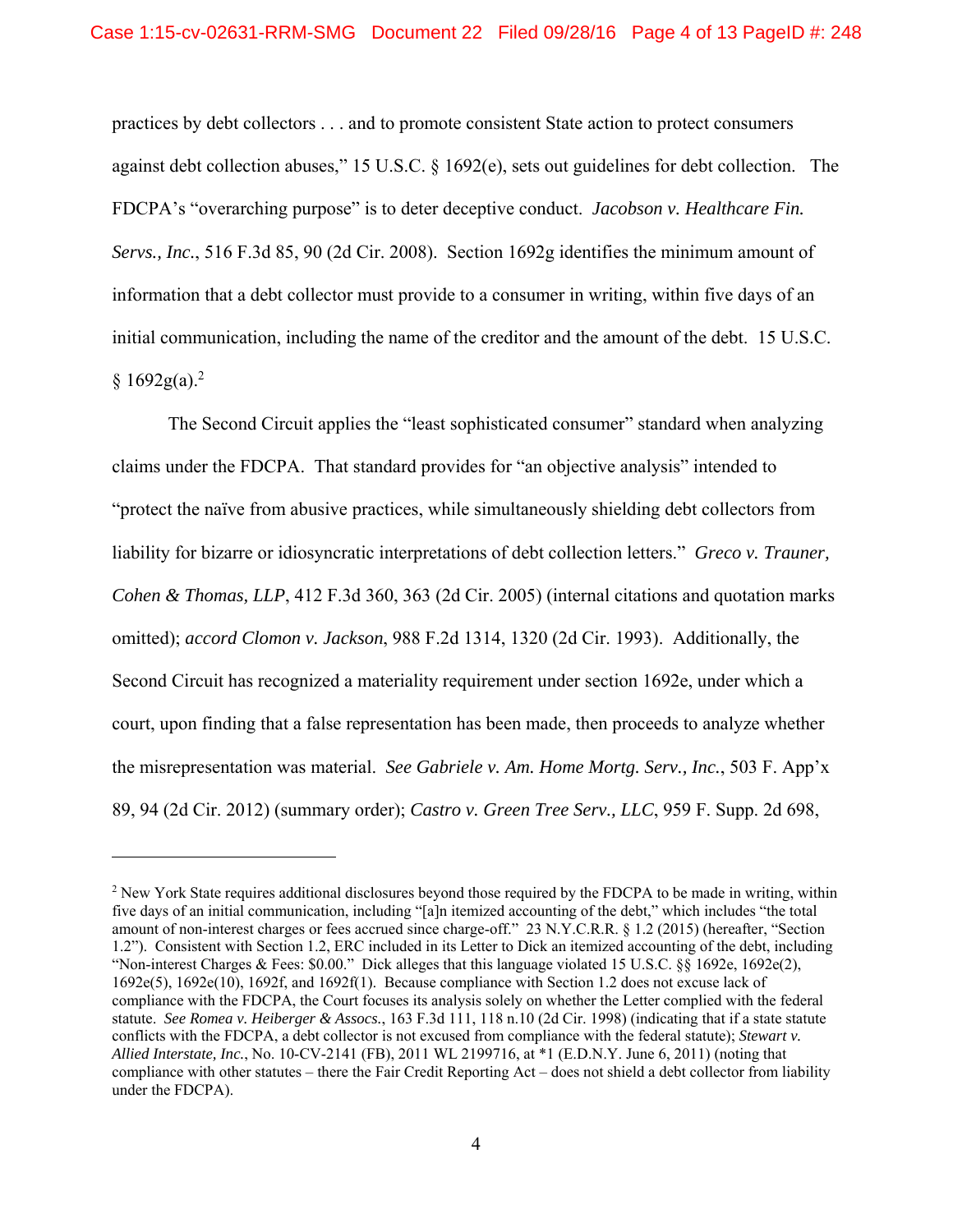710 (S.D.N.Y. 2013).

 Where, as here, an FDCPA claim is based solely on the language of a letter to a consumer, the action may properly be disposed of at the pleadings stage. *Greco*, 412 F.3d at 366 (finding it proper for a district court to determine on the pleadings that no FDCPA claim could be stated based on the language of a letter); *Miller v. Wolpoff & Abramson, LLP*, 321 F.3d 292, 296, 311 (2d Cir. 2003) (finding that the district court properly dismissed an FDCPA claim based on the language of the collection letter); *Avila v. Riexinger & Assocs., LLC*, ("*Avila I*") No. 13- CV-4349 (RJD), 2015 WL 1731542, at \*3 (E.D.N.Y. Apr. 14, 2015) ("'[B]ecause the least sophisticated consumer standard is objective, the determination of how the least sophisticated consumer would view language in a defendant's collection letter is a question of law' that the Court may resolve on a motion to dismiss." (quoting *Quinteros v. MBI Assocs., Inc.*, 999 F. Supp. 2d 434, 437 (E.D.N.Y. 2014)), *vacated in part on other grounds*, 817 F.3d 72 (2d Cir. 2016) ("*Avila II*"), *aff'd in part*, 2016 WL 1104797 (GC) (RSP) (GL) (2d Cir. Mar. 22, 2016) (summary order) ("*Avila III*").

 To violate the FDCPA, a communication must be capable of misleading a consumer as to the nature and legal status of the underlying debt or impede a consumer's ability to respond to or dispute the debt. *Castro*, 959 F. Supp. 2d at 711 (citing *Gabriele*, 503 F. App'x at 94). Such is not the case here. Accordingly, as set forth below, Dick fails to state a claim under the FDCPA.

## **I. Section 1692e**

 Section 1692e prohibits the use of false, deceptive, or misleading representations or means in the collection of debt. 18 U.S.C. § 1692e. It contains sixteen subsections that set forth a non-exhaustive list of practices encompassed within this ban. *Clomon*, 988 F.2d at 1318. "A collection notice is deceptive when it can be reasonably read to have two or more different

5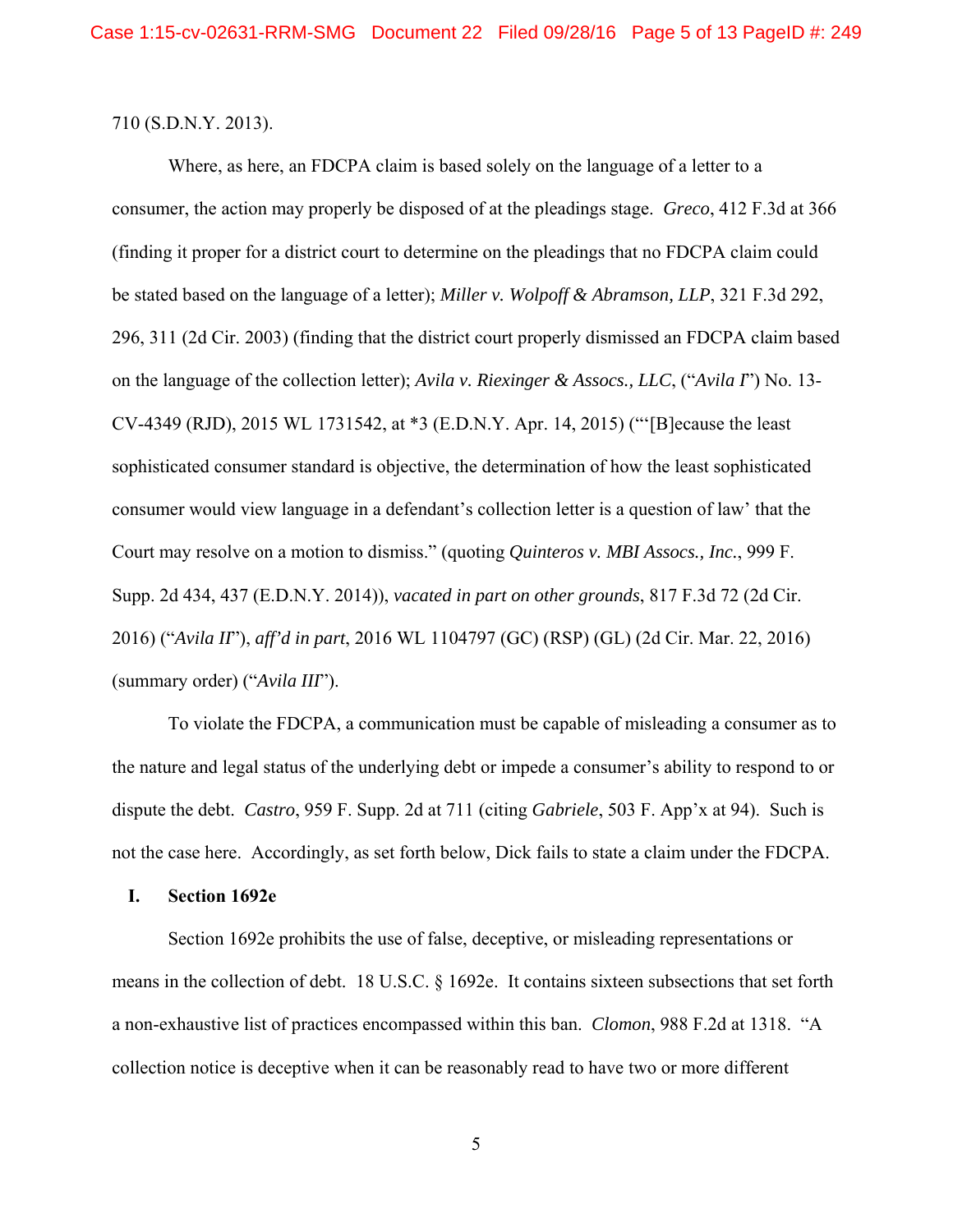meanings, one of which is inaccurate." *Russell v. Equifax A.R.S.*, 74 F.3d 30, 35 (2d Cir. 1996). Here, Dick argues that the notation, "Non-interest Charges and Fees: \$0.00" is deceptive because it could be read to have more than one meaning, one of which is false. (Pls.' Mem. in Opp'n (Doc. No. 19-2) at 3; Compl. at 3.) Specifically, Dick asserts that the notation that "Non-interest charges and fees" equal "\$0.00" could lead the least sophisticated consumer "to believe that although there is no collection fee at the time he received the said letter, he may be liable to such a fee in the future." (Compl. at 2.) Dick does not allege, however, that the underlying contract authorized any collection fee.<sup>3</sup>

 ERC's representations were not false, deceptive, or misleading. The language in the Letter in unambiguous. On the left side of the Letter, ERC writes, "Amount of Debt: \$258.88." (Compl. at 8.) On the right side of the Letter, ERC provides a list demonstrating the breakdown of that amount, including, "Original Balance: \$258.88" and "Non-interest Charges & Fees: \$0.00." The lower portion of the Letter then provides three payment options Dick could pursue, including the settlement amount for each option, the number of months over which Dick could make payments, and the payment amount each month. (*Id.*)

Dick does not contest the accuracy of ERC's statement of the amount owed (\$258.88), nor does he allege that the language about payment options was false or misleading in any way. Instead, Dick argues that the language of the Letter could imply a future imposition of noninterest charges and fees. However, such an interpretation contravenes the plain language of the Letter, which clearly sets forth the total amount of the debt and further provides an accounting of that debt. The Letter does not leave Dick, or the least sophisticated consumer, in doubt of the

 $\overline{a}$ 

<sup>&</sup>lt;sup>3</sup> During a pre-motion conference on November 5, 2015, the Court confirmed with Dick's counsel, Mr. Fishbein, that Dick wished to proceed with a claim based only on the language of the letter and not based on the substance of the contract. (11/5/15 Hr'g Tr. (Doc. No. 21) at 23.) Mr. Fishbein confirmed that he wished to proceed based on the four corners of the complaint and that the underlying contract was not needed. (*Id.*)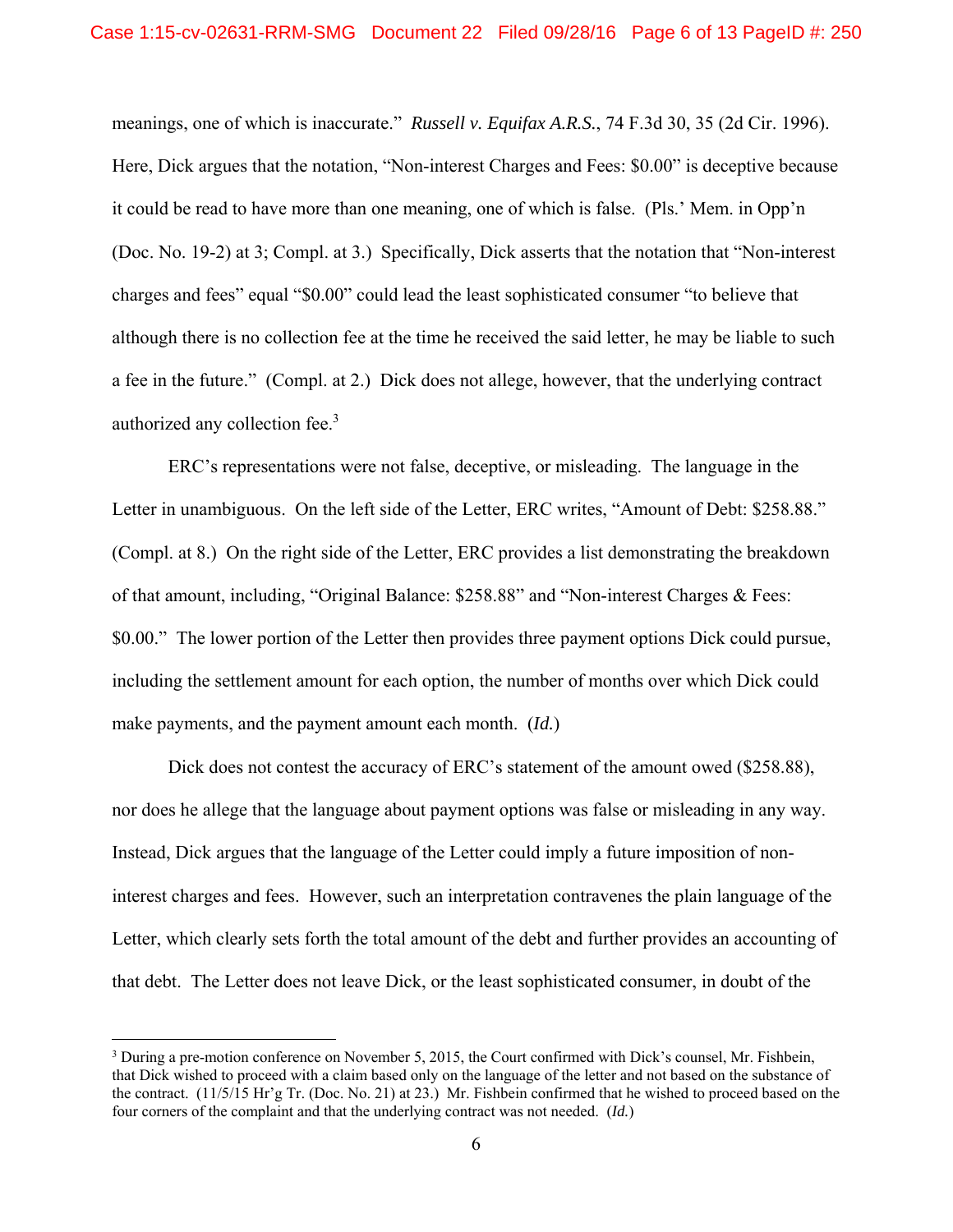nature and legal status of the underlying debt; nor does it impede the consumer's ability to respond to or dispute collection. *Gabriele*, 503 F. App'x at 94. Accordingly, the language of the letter is not false, deceptive, or misleading and does not violate section 1692e. *Cf. Rozier v. Fin. Recovery Sys., Inc.*, No. 10-CV-3273 (DLI), 2011 WL 2295116, at \*4–5 (E.D.N.Y. June 7, 2011) (finding a collection letter that stated in part, "AS OF THE DATE OF THIS LETTER, YOU OWE \$2387.23. INTEREST, LATE CHARGE, AND OTHER CHARGES *MAY OR MAY NOT* BE APPLICABLE TO THIS ACCOUNT," was sufficient to plausibly state a claim for violations of the FDCPA (emphasis added)); *Weiss v. Zwicker & Assocs., P.C.*, 664 F. Supp. 2d 214, 217 (E.D.N.Y. 2009) (finding that the language, "balance may include additional charges including delinquency charges, as applied at the direction of American Express, if said charges are permissible in accordance with the terms of [the parties'] agreement" was unclear as to whether the additional charges were already included in the balance and thus violated the FDCPA).

 ERC relies heavily on Judge Dearie's decision in *Avila I*, which concluded that defendants were not required to disclose that the amount of debt stated in a collection letter would increase over time due to interest or fees. 2015 WL 1731542, at \*6. The Second Circuit vacated *Avila I* in part after the parties filed their submissions in this action. *See Avila II*, 817 F.3d at 77. The Second Circuit held that where a collection notice states the "current balance" without informing the debtor that the balance may accrue interest and fees, *when in fact it may accrue interest and fees*, the notice violates the FDCPA. *Id.* at 76. It found that:

> A reasonable consumer could read the notice and be misled into believing that she could pay her debt in full by paying the amount listed on the notice. In fact, however, *if interest is accruing daily, or if there are undisclosed late fees*, a consumer who pays the 'current balance' stated on the notice will not know whether the debt has been paid in full. The debt collector could still seek the interest and fees that accumulated after the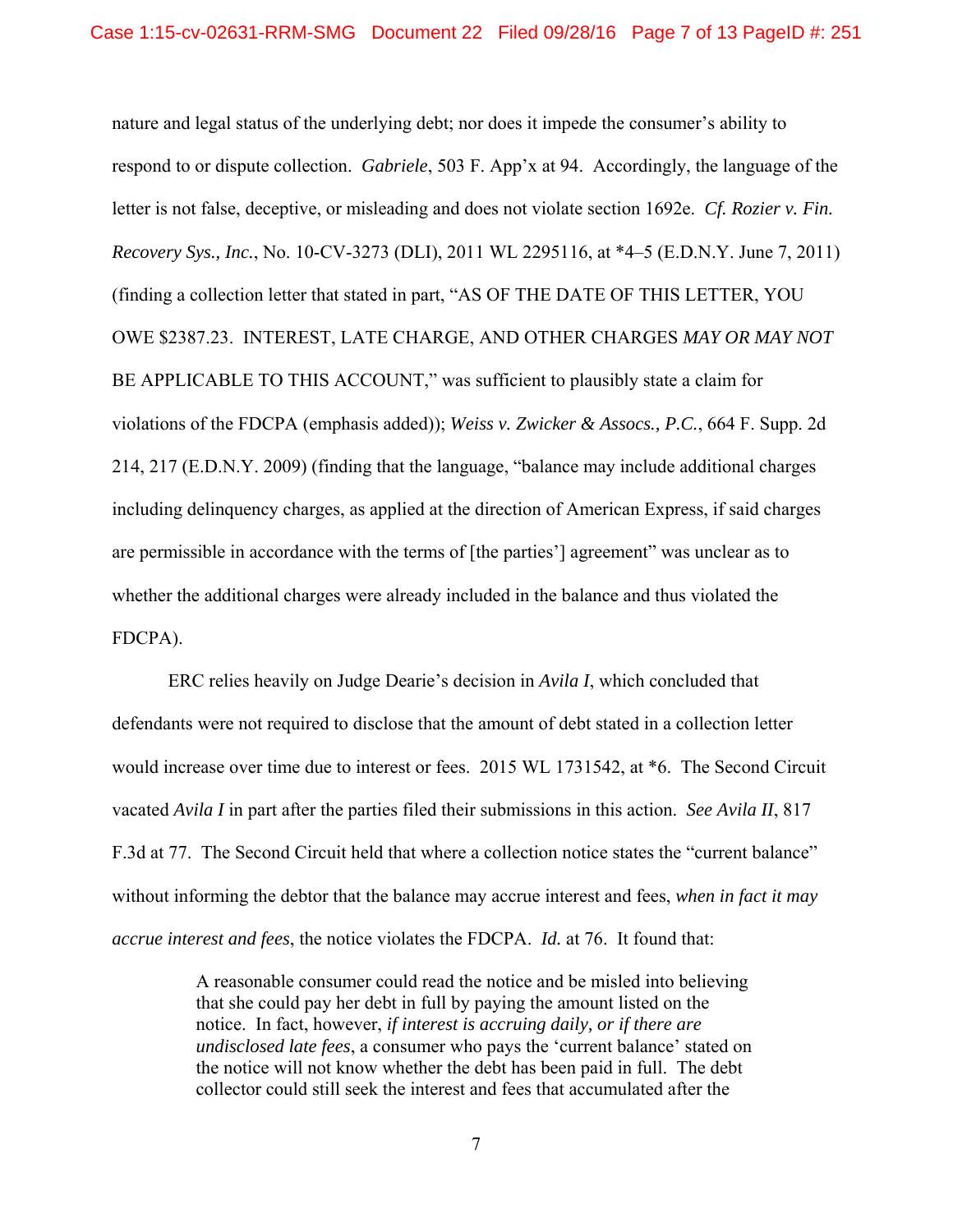notice was sent but before the balance was paid, or sell the consumer's debt to a third party, which itself could seek the interest and fees from the consumer.

Because the statement of an amount due, without notice that *the amount is already increasing due to accruing interest or other charges*, can mislead the least sophisticated consumer into believing that payment of the amount stated will clear her account, we hold that the FDCPA requires debt collectors, when they notify consumers of their account balance, to disclose that the balance may increase due to interest and fees.

## *Id.* (emphasis added)

 The key distinction here is that Dick does not allege that "non-interest charges and fees" were actually accruing at the time ERC listed their amount at "\$0.00," or that they were going to accrue. Dick does not allege that the balance stated in the Letter was not a complete and accurate representation of the amount owed, or that the balance stated in the Letter may increase over time due to interest and fees. The Second Circuit's holding in *Avila II* – that it is misleading for a debt collector to list the amount owed without disclosing the fact that said amount is increasing – does not support Dick's argument that it is misleading to list the amount owed without affirmatively noting that the amount is *not* increasing. Accordingly, the language at issue here does not implicate the concerns discussed by the Second Circuit in *Avila II*, and there is no requirement that every statement in a debt collection notice include an extra assurance that the fact stated *will not* change in the future. Moreover, the Letter provided payment options setting forth specific amounts that would satisfy the debt in its entirety, one of which specified a future date on which Dick could make a one-time reduced payment. *See Rozier*, 2011 WL 2295116, at \*5 (proposing one way to avoid confusion and uncertainty where a debt is in fact accruing interest charges and fees is to include a statement of the amount of debt due on a certain date in the future after the debtor's receipt of the letter so that the debtor "is advised of the amount of payment that will completely satisfy his obligations"). For the reasons discussed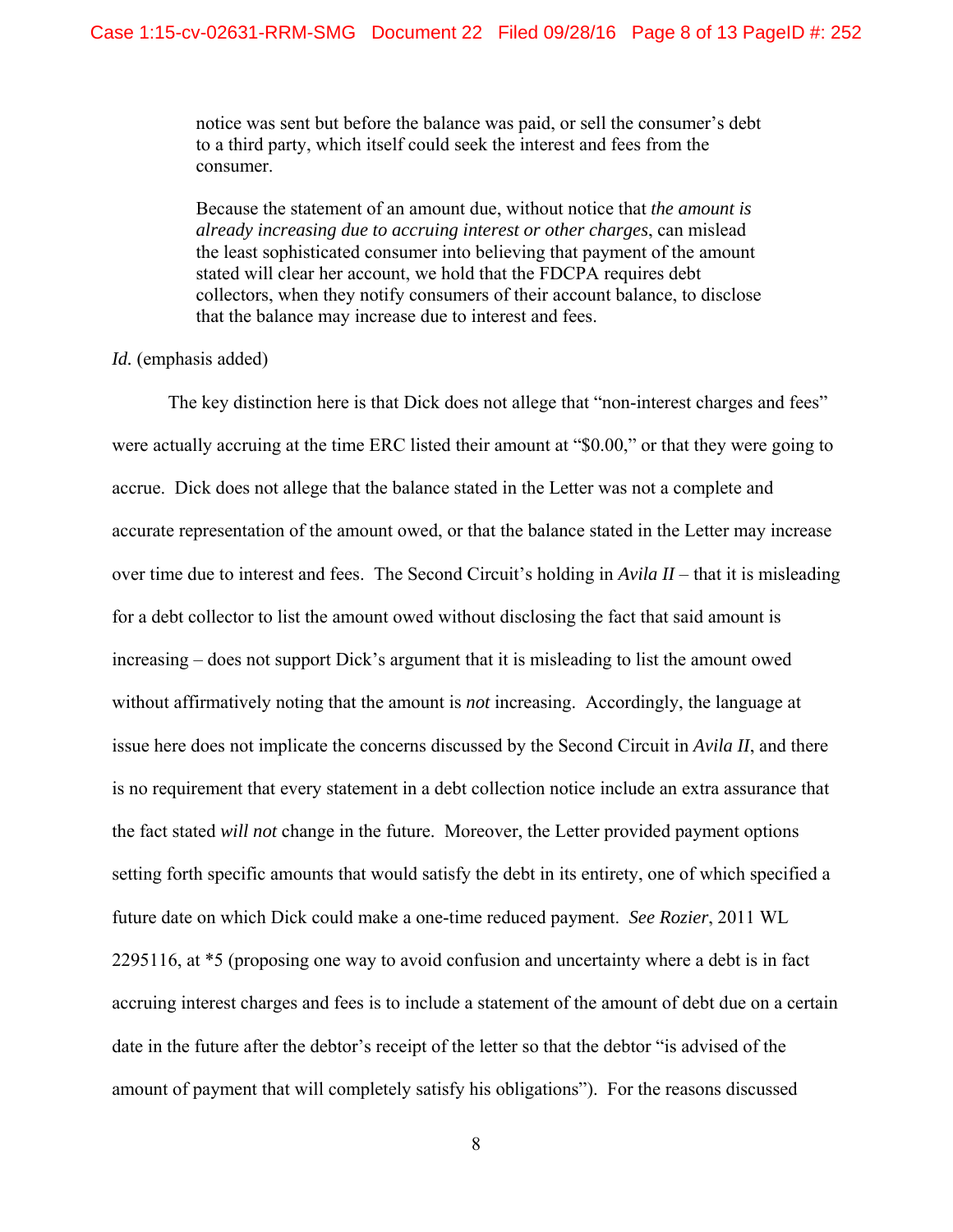above, Dick has failed to state a claim pursuant to section 1692e.<sup>4</sup>

 Beyond Dick's failure to allege facts supporting his claim that ERC made a false, deceptive, or misleading representation, Dick's claims under the various subsections of section 1692e also fail for the additional reasons set forth below.

# **a. Section 1692e(5)**

 $\overline{a}$ 

Subsection 1692e(5) prohibits "threat [ening] to take any action that cannot legally be taken or that is not intended to be taken." 15 U.S.C. § 1692e(5). Accordingly, in order to state a claim pursuant to this subsection, Dick must allege the existence of a threat and that the action threatened was prohibited by law or not intended to be taken. *Id.* 

 Such threats have been found where an assertion of a then-current state of affairs is coupled with a temporal qualification. *See, e.g.*, *Bentley v. Great Lakes Collection Bureau*, 6 F.3d 60, 62–63 (2d Cir. 1993) (finding a letter's statement that, "no legal action has been or is now being taken against you," in conjunction with several other false statements regarding the debt collector's ability and intention to commence legal action, constituted a threat because a consumer would understand that legal action is "authorized, likely and imminent").

To determine whether a threat exists, a debt collector's communication is read as a whole, and multiple statements in the communication can be read together to discern a threat. *See, e.g.*, *Pipiles v. Credit Bureau of Lockport, Inc.*, 886 F.2d 22, 26 (2d Cir. 1989) (finding that a threat existed based on the combination of the following statements, because, read together,

<sup>4</sup> Dick relies on a decision issued from the Eastern District of Wisconsin, *Tylke v. Diversified Adjustment Serv, Inc.*, in which the court denied a motion to dismiss, finding the sentence, "The above balance due includes a Verizon Wireless Collection Fee of \$0.00" sufficient to state a claim under the FDCPA. No. 14-CV-748 (NJ), 2014 WL 5465173 (E.D. Wis Oct. 28, 2014). Beyond the fact that this decision is not based on Second Circuit precedent, the language in *Tylke*, while similar, is less clear than the language here. In *Tylke*, the letter contained a full sentence indicating that the balance due "include[d]" collection fees of \$0.00. *Id.* at \*1. Here, the Letter states the amount due, lists an itemized accounting of the debt, including the statement in question, and provides several proposed payment plans. For the foregoing reasons, *Tylke* is not persuasive.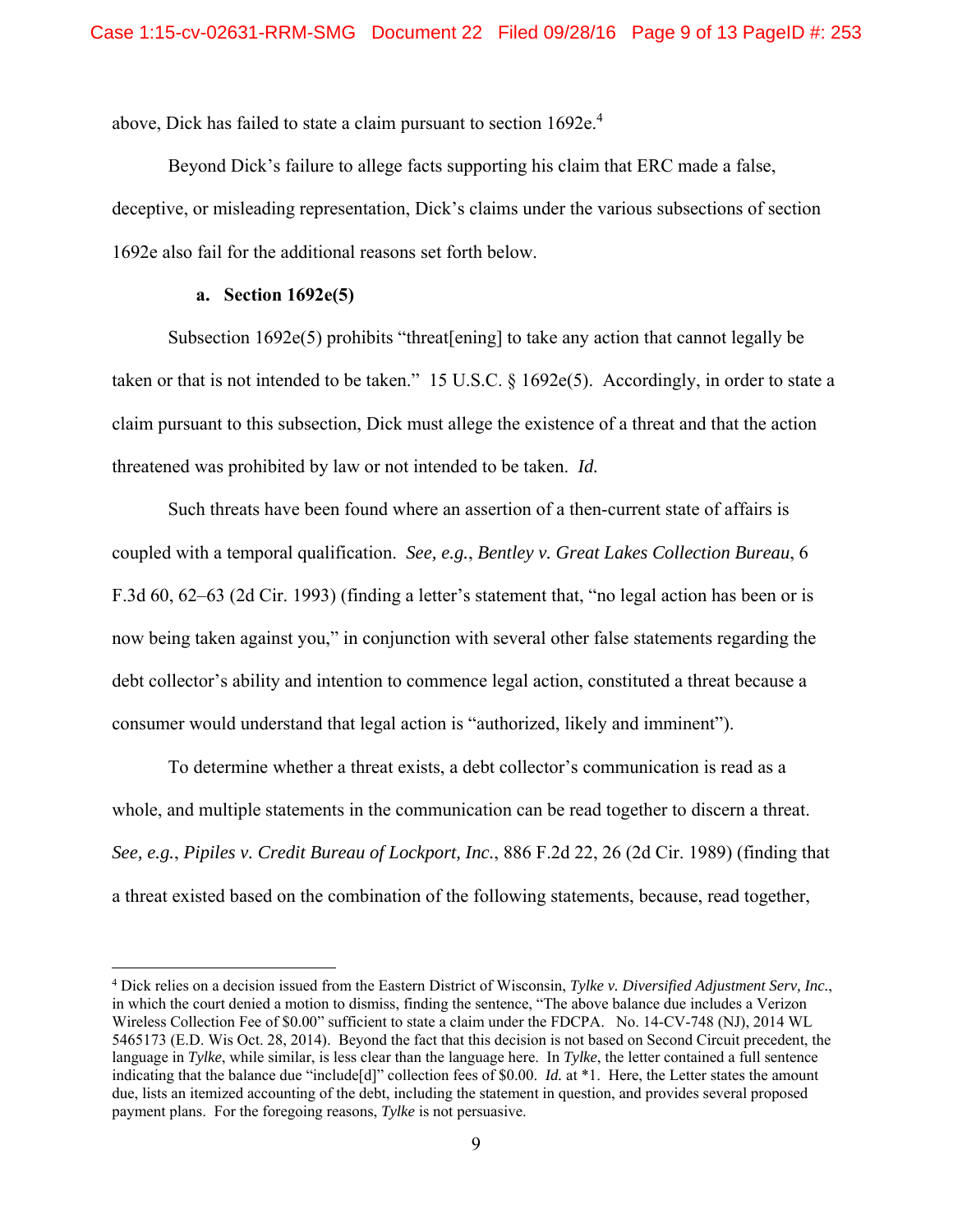they gave the false impression that the consumer could *only* avoid imminent or already instituted legal action by paying the debt: "Notice Is Hereby Given That This Item Has Already Been Referred for Collection Action"; "We Will At Any Time After 48 Hours Take Action As Necessary And Appropriate To Secure Payment In Full"; "Pay This Amount Now If Action Is To Be Stopped").

 No such threat exists here. ERC's breakdown of the amount owed, which includes "Noninterest Charges and Fees: \$0.00," cannot plausibly be construed as a threat that non-interest charges and fees will be charged in the future. Even the least sophisticated consumer would not read that language as a threat of future charges, especially in light of the fact that the notation is included in an itemized accounting of the debt, the Letter separately lists the total amount of the debt, and the Letter provides payment plan options. There is no reason to believe that an unsophisticated consumer would assume, contrary to the plain language of the notice, that the itemized list including non-interest charges and fees was anything but a breakdown of the debt owed. Accordingly, Dick's complaint fails to state a claim pursuant to section 1692e(5) because it does not sufficiently allege a threat made by ERC.

### **b. Section 1692e(10)**

 Subsection 1692e(10) reiterates the general prohibition of false or deceptive representations and adds that such misrepresentations may not be used to attempt to collect any debt or obtain information concerning consumers. Similar to the analysis above, "[a] debt collection letter can be deceptive within the meaning of section  $1692e(10)$  if: (1) the terminology used is vague or uncertain; or (2) it can reasonably read to have at least two different meanings, one of which is inaccurate." *Pifko v. CCB Credit Servs., Inc.*, No. 09-CV-3057 (JS), 2010 WL 2771832, at \*4 (E.D.N.Y. July 7, 2010). The analysis here is consistent with the discussion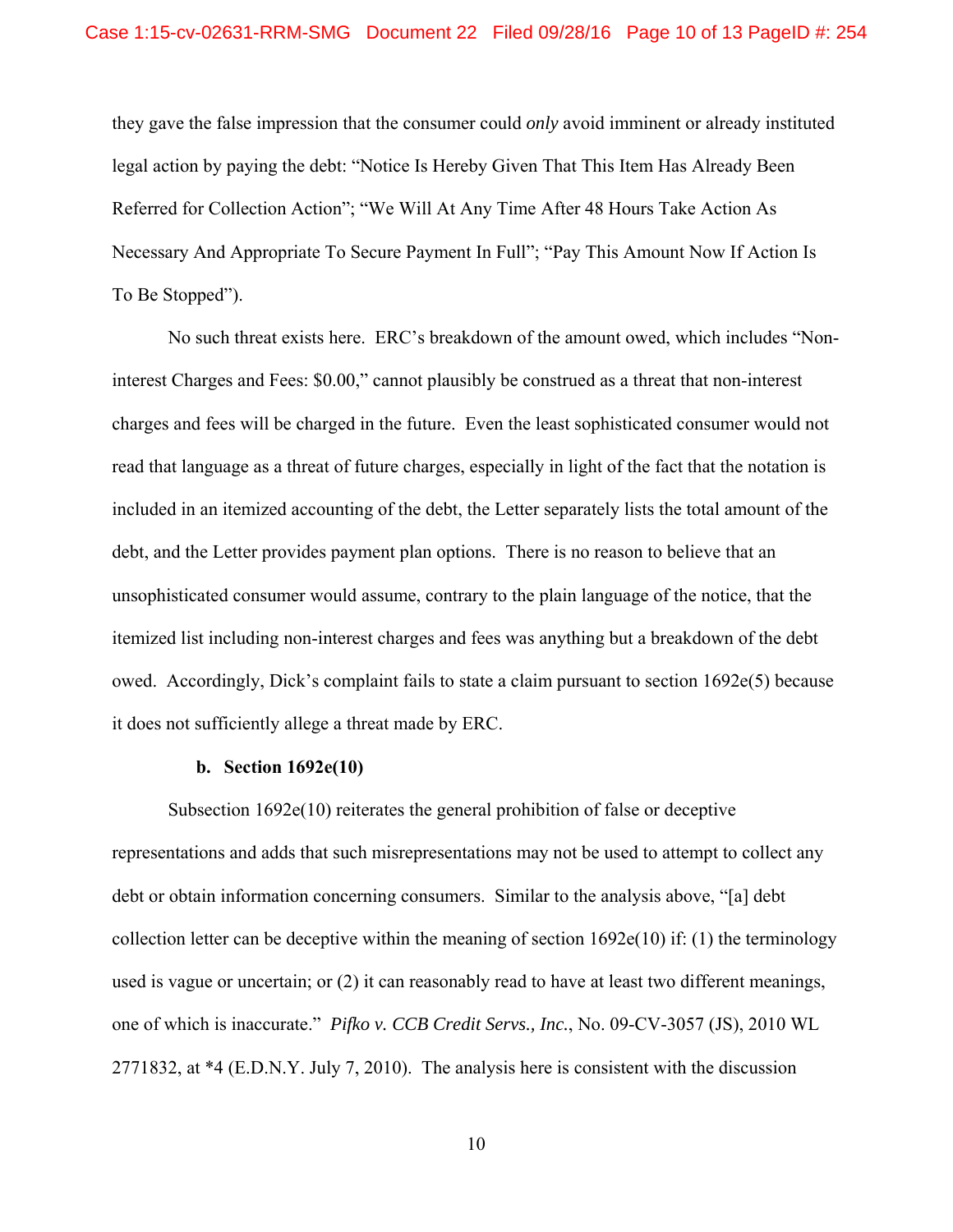above because Dick relies on the same language alleged to violate section 1692e generally and the more specific subsection, 1692e(5). *See Avila I*, 2015 WL 1731542, at \*5 ("The analysis here is somewhat duplicative because a section  $1692e(10)$  violation frequently accompanies the violation of a more specific section 1692e provision." (quoting *Kapeluschnik v. Lescack & Grodensky, P.C.*, No. 96-CV-2399 (ERK), 1999 WL 33973360, at \*9 (E.D.N.Y. Aug. 26, 1999) (collecting cases))). Because, as discussed above, the representations in the Letter are neither vague nor ambiguous, Dick fails to state a claim pursuant to section  $1692(e)(10)$ .

#### **c. Sections 1692e(2)**

 $\overline{a}$ 

 Subsection 1692e(2) prohibits the false representation of (1) "the character, amount, or legal status of any debt" or (2) "any services rendered or compensation which may be lawfully received by any debt collector for the collection of a debt." 15 U.S.C.A.  $$1692e(2)(A)–(B)$ . Dick has not stated a claim under section 1692e(2) because the Letter does not seek any sums that Dick alleges to be unauthorized. To state a claim under section 1692e(2) a consumer must allege that the amount sought by the collector is incorrect.<sup>5</sup> Pifko, 2010 WL 2771832 at  $*$  5. "[I]t is an essential element of Plaintiff's case to show that [Defendant] misrepresented the amount of the debt." *Id.* (citing *Sanchez v. United Collection Bureau, Inc*., 649 F. Supp. 2d 1374, 1379 (N.D. Ga. 2009)).

 Here, as discussed above, the Letter states the debt as \$258.88, an amount that is not alleged to be incorrect. It then provides a breakdown of the debt, stating that it does not include any non-interest charges and fees. Dick has not alleged that the \$258.88 total is an incorrect representation of the debt owed. Nor has he alleged that the \$0.00 non-interest charges and fees

 $<sup>5</sup>$  In light of the recent Second Circuit ruling in *Avila II*, a statement of debt that fails to provide notice that the</sup> amount set forth may increase due to interest or fees constitutes an incorrect statement of the amount of the debt in violation of the FDCPA. 817 F.3d at 76. As discussed above, this is inapposite here because Dick does not allege that the non-interest charges and fees would in fact accrue in the future.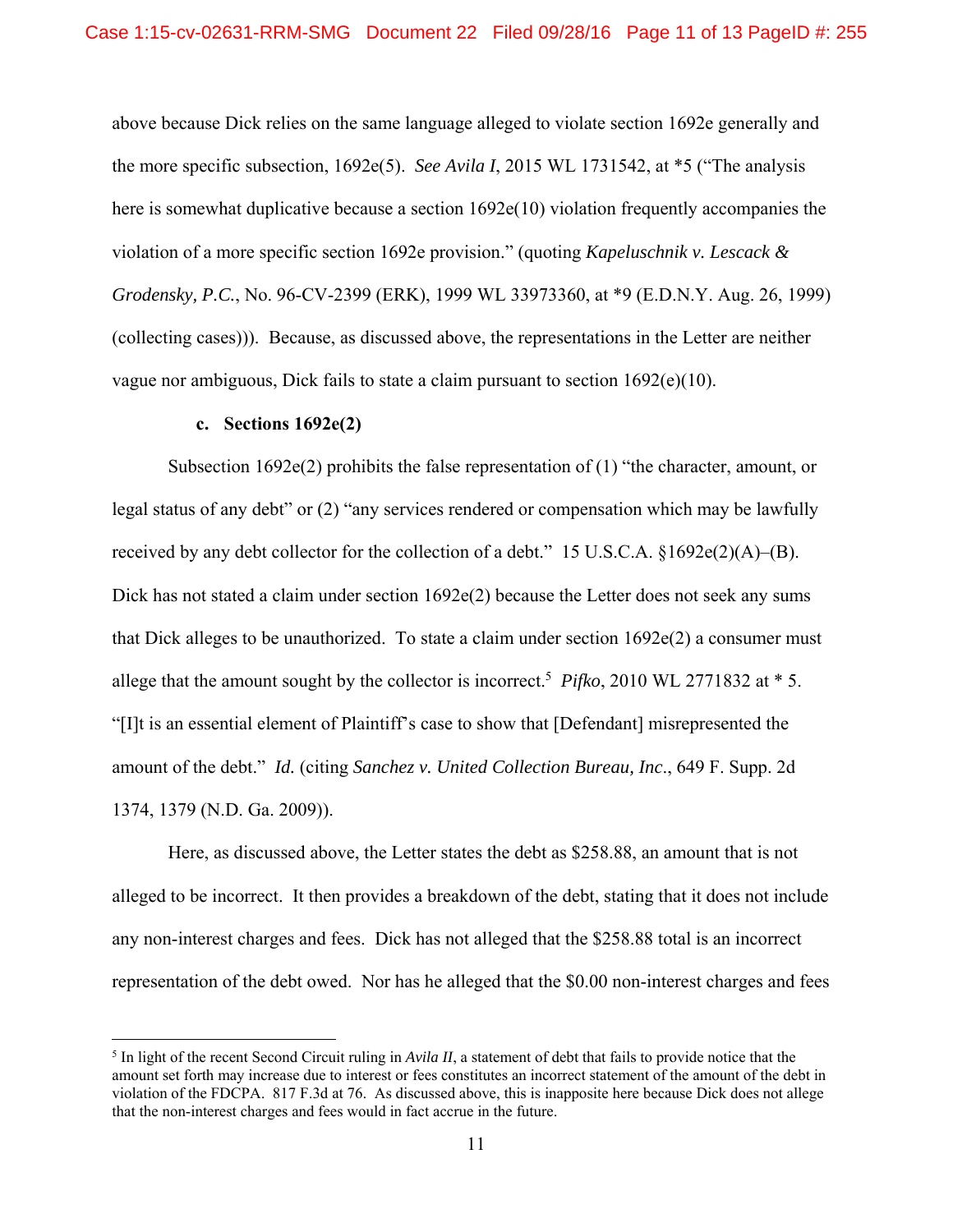will increase in the future. He has only asserted that an unsophisticated consumer could *believe*  that the non-interest charges and fees could increase in the future. However, this interpretation does not comport with the plain language of the Letter – it is precisely the kind of "bizarre or idiosyncratic" interpretation that a court must *not* adopt when considering debt collection language under the FDCPA. *Greco*, 412 F.3d at 363. Accordingly, Dick has not sufficiently alleged that ERC falsely represented the character, amount, or legal status of the debt, or that ERC falsely represented services rendered or compensation that may be lawfully received by ERC for the collection of the debt. Thus, Dick fails to state a claim pursuant to section 1692e(2).

### **II. Section 1692f(1)**

Section 1692f(1) prohibits "[t]he collection of any amount (including any interest, fee, charge, or expense incidental to the principal obligation) unless such amount is expressly authorized by the agreement creating the debt or permitted by law." 15 U.S.C. § 1692f (1). Because the \$258.88 amount of debt is undisputed and the Court finds that, based on the plain language of the Letter, ERC was not attempting to collect any additional fees or charges, Dick has failed to state a claim under section 1692f(1).

#### **III. Section 1692f**

Finally, Dick has not stated a claim under the more general provision, section 1692f. Section 1692f prohibits the use of unfair and unconscionable means to collect any debt. 15 U.S.C. § 1692f. It is meant to allow the Court to sanction conduct that the FDCPA's other provisions fail to specifically address. *Foti v. NCO Fin. Sys., Inc.*, 424 F. Supp. 2d 643, 667 (S.D.N.Y. 2006). It is not meant to serve as a generic backup argument when conduct addressed elsewhere in the FDCPA does not support a violation. *See id.* at 667 (dismissing a section 1692f claim because the consumer failed to identify any conduct distinct from conduct alleged to

12